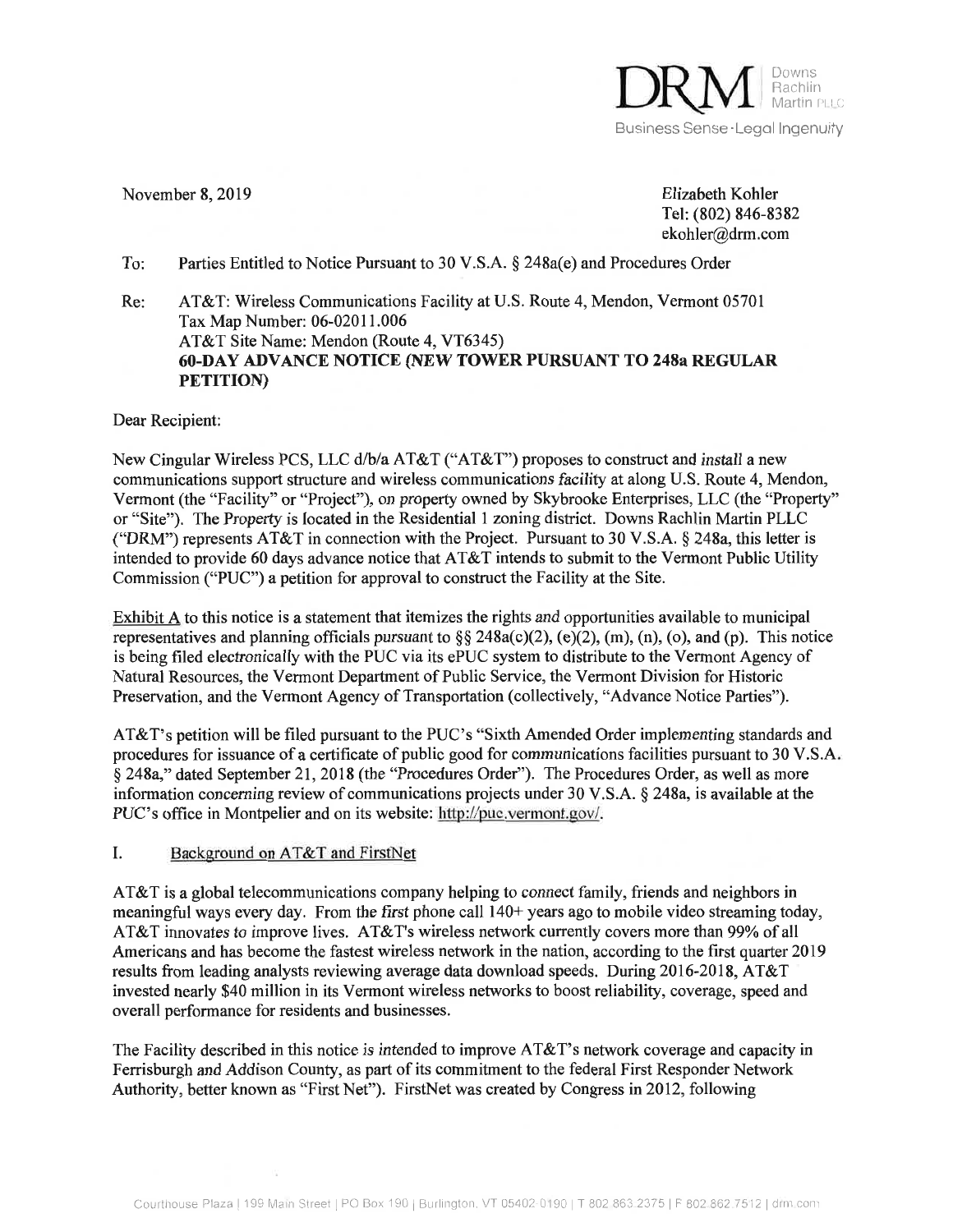AT&T Telecommunications Facility Construction and Installation AT&T Telecommunications Facility Construction and Installation Mendon, Vermont (Route 4, VT6345) Mendon, Vermont (Route 4,VT6345) November 8, 2019 November 8,2019 Page 2 Page2

recommendations from the 9/11 commission.<sup>1</sup> FirstNet was given the mission of building, deploying and operating the first high-speed, nationwide wireless broadband network with spectrum dedicated to public safety. This special capability, known as the Nationwide Public Safety Broadband Network ("NPSBN") using Band 14 (700MHz) spectrum, is built especially for first responders. By deploying the NPSBN using Band 14 (700MHz) spectrum, is built especially for first responders. By deploying the NPSBN built specifically to meet the communications needs of first responders, the FirstNet network will provide built specifically to meet the communications needs of first responders, the FirstNet network will provide a solution to the decades-long interoperability and communications challenges first responders have <sup>a</sup>solution to the decades-long interoperability and communications challenges first responders have experienced, and which was highlighted by the 9/11 Commission's final report. Once implemented, FirstNet's NPSBN will replace more than 10,000 non-interoperable radio networks currently in use. FirstNet's NPSBN will replace more than 10,000 non-interoperable radio networks currently in use.

FirstNet established a bidding process to determine how best to implement the NPSBN nationwide, FirstNet established a bidding process to determine how best to implement the NPSBN nationwide, marshalling the power of the private sector in addition to public investment. On March 30, 2017, FirstNet marshalling the power of the private sector in addition to public investment. On March 30,2017, FirstNet announced AT&T as the winning bidder of the contract to build the NPSBN, subject to an "opt out" announced AT&T as the winning bidder of the contract to build the NPSBN, subject to an "opt out" period for each state. In Vermont, the Public Safety Broadband Network Commission ("PSBC") was period for each state. In Vermont, the Public Safety Broadband Network Commission ("PSBC") was formed by Governor's Executive Order in 2013 to act as a guiding group to evaluate the AT&T / FirstNet plan for the NPSBN versus constructing its own network.<sup>2</sup> On November 29, 2017, Governor Phil Scott announced his decision to accept the FirstNet and AT&T plan to develop the NPSBN in Vermont. At the announced his decision to accept the FirstNet and AT&T plan to develop the NPSBN in Vermont. At the end of the national decision period for states, every state and territory choose to opt-in to the federal FirstNet plan. FirstNet plan.

Using a combination of new and existing wireless facilities, AT&T will provide prioritized, preemptive Using a combination of new and existing wireless facilities, AT&T will provide prioritized, preemptive wireless services for first responders across Vermont, New England and nationwide, while also improving wireless services for first responders across Vermont, New England and nationwide, while also improving 4G LTE coverage for AT&T customers. AT&T works closely with local, state, and federal first 4G LTE coverage for AT&T customers. AT&T works closely with local, state, and federal first responders in designing the FirstNet network and selecting each new site, with the area around the responders in designing the FirstNet network and selecting each new site, with the area around the proposed Facility being identified as requiring for coverage improvement. The Project will allow AT&T proposed Facility being identified as requiring for coverage improvement. The Project will allow AT&T to improve its coverage and capacity in portions of Mendon and Rutland and along U.S. Route 4, while to improve its coverage and capacity in portions of Mendon and Rutland and along U.S. Route 4, while also supporting AT&T's deployment of FirstNet. also supporting AT&T's deployment of FirstNet.

II. Project Description

The proposed Facility will generally consist of the following components: The proposed Facility will generally consist of the following components:

- A. A light grey monopole telecommunications tower measuring 140' above ground level A. A light grey monopole telecommunications tower measuring 140' above ground level ("AGL") (the "Tower"); (\*AGL") (the "Tower");
- B. Six (6) panel antennas (4 per sector) to be installed at a centerline height of 136' AGL, Six (6) panel antennas (4 per sector) to be installed at a centerline height of 136' AGL, with twelve (12) remote radio head units ("RRUs"), and four (4) surge arrestors to be with twelve (12) remote radio head units ("RRUs"), and four (4) surge arrestors to be installed behind the panel antennas; installed behind the panel antennas; B,
- C. A 6' 8" x 6' 8" walk-in cabinet on a 8' 6" x 8 6" concrete pad for housing  $AT&T$ 's antenna operating equipment (the "WIC"); antenna operating equipment (the "WIC"); C.
- D. A 20-kilowatt diesel emergency backup generator with self-contained diesel fuel source A 20-kilowatt diesel emergency backup generator with self-contained diesel fuel source to be located near the WIC (the "Generator"); to be located near the WIC (the "Generator"); D.

<sup>&</sup>lt;sup>2</sup> To learn more about FirstNet's implementation in Vermont, visit: https://psbc.vermont.gov/. 2



<sup>&</sup>lt;sup>1</sup> For more information about FirstNet, visit: https://firstnet.gov/.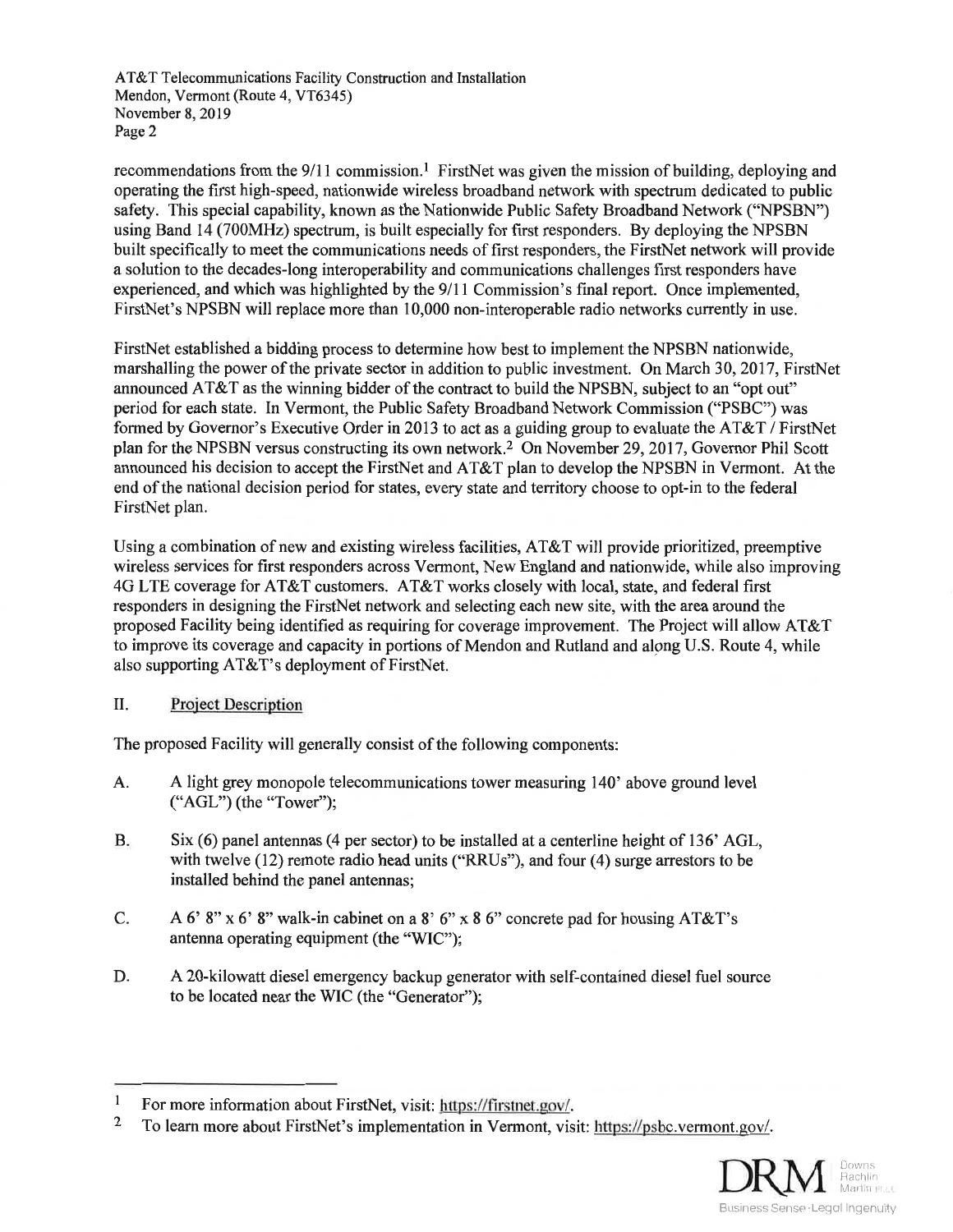AT&T Telecommunications Facility Construction and Installation AT&T Telecommunications Facility Construction and Installation Mendon, Vermont (Route 4, VT6345) Mendon, Vermont (Route 4,VT6345) November 8, 2019 November 8,2019 Page 3 Page <sup>3</sup>

- E. A 50' x 50' fenced communications site gravel compound, comprised of a 8'-tall chain link fence with 3 strands of barbed wire, to enclose the Tower, WIC, Generator, and other link fence with 3 strands of barbed wire, to enclose the Tower, WIC, Generator, and other appurtenances, and accessed by a 12'-wide swing gate (the "Compound"); appurtenances, and accessed by a 12'-wide swing gate (the "Compound");
- F. A 12' x 1,250' wide gravel access road off of U.S. Route 4 following an existing logging F. A 12' x 1,250' wide gravel access road off of U.S. Route 4 following an existing logging road, then extending up to the Compound (the "Access Road"), and a parking/turnaround area immediately in front of the Compound; area immediately in front of the Compound;
- G. Utilities (power and telephone lines) commencing from a pole along U.S. Route 4 and G. Utilities (power and telephone lines) commencing from a pole along U.S. Route 4 and running underground along the Access Road to the Compound; and
- H. Ancillary improvements consisting of an ice bridge, a GPS antenna, a transformer, a H. Ancillary improvements consisting of an ice bridge, a GPS antenna, a transformer, <sup>a</sup> utility backboard, and other equipment and appurtenances located within and around the utility backboard, and other equipment and appurtenances located within and around the Compound, all to be used in connection with operation of the Facility.

The Facility is being designed to allow for co-location by additional wireless carriers in the future. Each The Facility is being designed to allow for co-location by additional wireless carriers in the future. Each feature of the Facility is described and depicted in more detail on the Site Plan attached as Exhibit B. As feature of the Facility is described and depicted in more detail on the Site Plan attached as Exhibit B. As demonstrated by the predictive viewshed map and photographic simulations prepared by Virtual Site demonstrated by the predictive viewshed map and photographic simulations prepared by Virtual Site Simulations, LLC and provided as *Exhibit C* (Viewshed Maps and Photographic Simulations), the Project will have an insignificant effect on the overall aesthetics of the area when viewed from public vantage will have an insignificant effect on the overall aesthetics of the area when viewed from public vantage points. The Project is expected to result in 26,779 square feet of permanent earth disturbance in total. Accordingly, the Project does not qualify as a project of limited size and scope as defined in 30 V.S.A.  $§248a(b)(4)(A)(i)$  and (B).

III. Process for Review of Communications Facilities under 30 V.S.A. § 248a

Pursuant to 30 V.S.A. § 248a, the PUC may grant a certificate of public good for construction or Pursuant to 30 V.S.A. \$ 248a, the PUC may grant a certificate of public good for construction or installation of one or more telecommunications facilities that are to be interconnected with other installation of one or more telecommunications facilities that are to be interconnected with other telecommunications facilities proposed or already in existence if, after review of the project, the PUC telecommunications facilities proposed or already in existence if, after review of the project, the PUC finds that the facilities will promote the general good of the state consistent with the policies favoring finds that the facilities will promote the general good of the state consistent with the policies favoring improved telecommunications technology to all Vermonters, articulated by 30 V.S.A. § 202c(b). improved telecommunications technology to all Vermonters, articulated by 30 V.S.A. \$ 202c(b).

Among the criteria considered by the PUC in evaluating each facility under 30 V.S.A. § 248a is whether Among the criteria considered by the PUC in evaluating each facility under 30 V.S.A. \$ 248a is whether the project is consistent with the recommendations of selectboards, municipal planning commissions and the project is consistent with the recommendations of selectboards, municipal planning commissions and regional planning commissions. In turn, those recommendations can be based on town / regional plans, as regional planning commissions. In turn, those recommendations can be based on town / regional plans, as well as telecommunications provisions in local zoning bylaws or a stand-alone ordinance. 30 V.S.A. §  $248a(c)(2)$ . Based on a review of the relevant municipal and regional planning documents, AT&T believes that the Facility is consistent with the applicable substantive criteria. believes that the Facility is consistent with the applicable substantive criteria.

# 1. Mendon Town Plan

The Mendon Town Plan, Re-adopted on December 14, 2015 (the "Town Plan"), establishes a goal "to allow for the installation of wireless telecommunications facilities, within the town limits, that will allow for the installation of wireless telecommunications facilities, within the town limits, that will provide good service for the residents and local businesses while preserving the aesthetic character of its neighborhoods, property values, natural areas, ridgelines, historic districts, community preservation goals neighborhoods, property values, nafural areas, ridgelines, historic districts, community preservation goals and environment." Town Plan at 16. In 2004, Mendon adopted a comprehensive zoning by-law for the regulation of wireless telecommunications facilities that guides the installation, operation and regulation of wireless telecommunications facilities that guides the installation, operation and maintenance of wireless telecommunications facilities within the Town (the "Telecommunications maintenance of wireless telecommunications facilities within the Town (the "Telecommunications Bylaw"). Id.

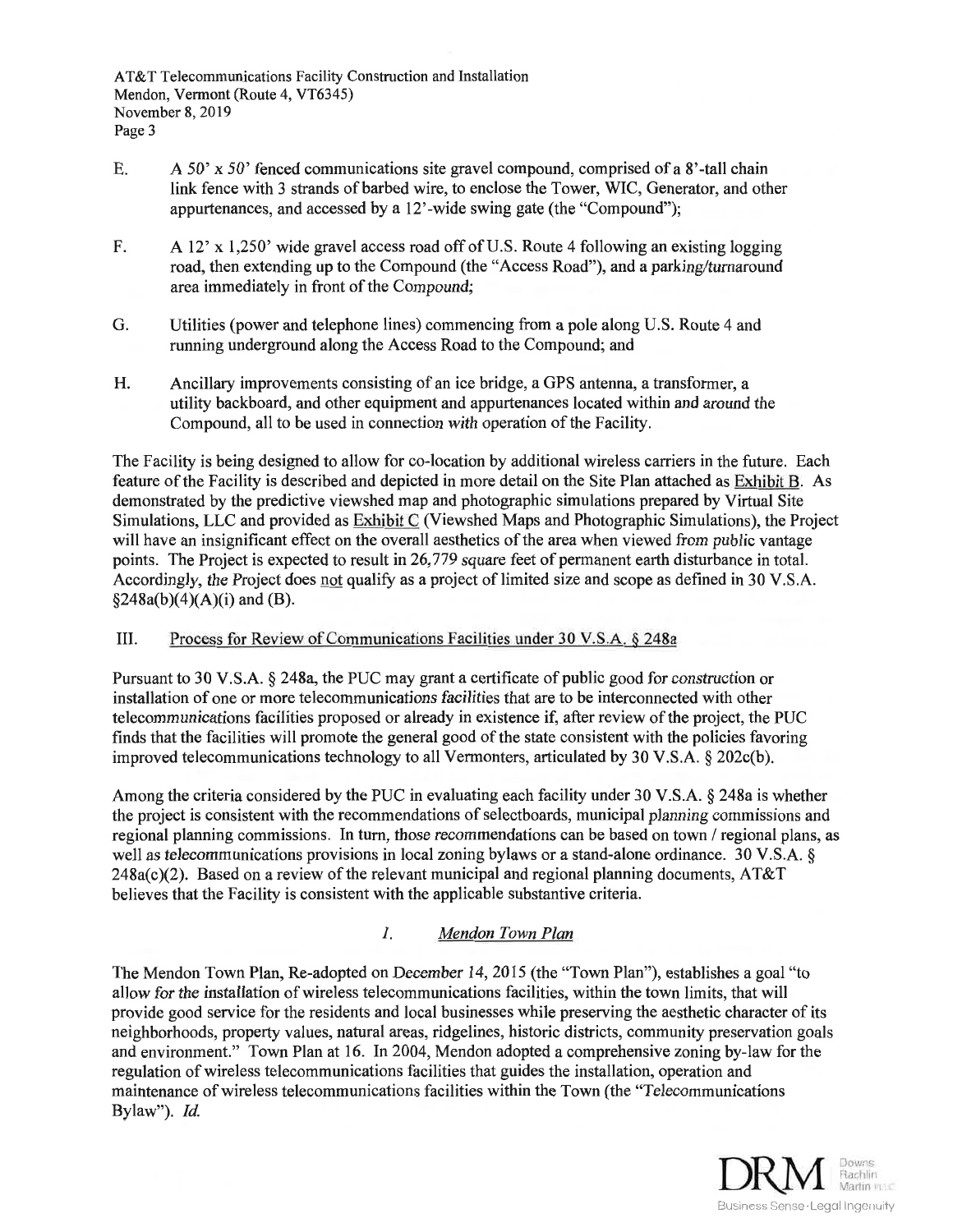AT&T Telecommunications Facility Construction and Installation AT&T Telecommunications Facility Construction and Installation Mendon, Vermont (Route 4, VT6345) Mendon, Vermont (Route 4,VT6345) November 8, 2019 November 8,2019 Page 4 Page 4

The AT&T Project is consistent with the Town Plan insofar as it expands wireless broadband service into The AT&T Project is consistent with the Town Plan insofar as it expands wireless broadband service into unserved areas of the Town without significant adverse environmental, health or aesthetic impacts. unserved areas of the Town without significant adverse environmental, health or aesthetic impacts. AT&T will be prepared to demonstrate in the petition (or to the Town in advance of filing the petition AT&T will be prepared to demonstrate in the petition (or to the Town in advance of filing the petition where requested) the following: where requested) the following:

- i. Reasons for which the Project cannot be located within one of the permitted districts Reasons for which the Project cannot be located within one of the permitted districts listed in the Telecommunications Bylaw, including why the Project is located within the listed in the Telecommunications Bylaw, including why the Project is located within the Ridgeline Overlay District; Ridgeline Overlay District; l.
- ii. Support for the position that there are no existing structures in this area that will obviate Support for the position that there are no existing structures in this area that will obviate the need for a new tower; the need for a new tower; ll.
- iii. Reasons for locating the project in a designated natural and scenic resources identified on Reasons for locating the project in a designated natural and scenic resources identified on Town Plan maps for this area; Town Plan maps for this area; iii.
- iv. Absence of any natural or wildlife habitats / corridors thus far determined based on Absence of any natural or wildlife habitats / corridors thus far determined based on preliminary research; and preliminary research; and iv.
- v. Ensure that the Compound will be situated outside of the 25% Slopes Overlay District.
	- 2. Mendon Telecommunications Bylaw

Mendon's Telecommunications Bylaw set forth various substantive requirements for the siting of wireless Mendon's Telecommunications Bylaw set forth various substantive requirements for the siting of wireless telecommunications facilities in the municipality. Below is a response to each of the applicable telecommunications facilities in the municipality. Below is a response to each of the applicable requirements in these provisions: requirements in these provisions:

1.6 Permitted and Prohibited Locations: Wireless telecommunications towers or facilities may be 1.6 Permitted and Prohibited Locations: Wireless telecommunications towers orfacilities may be permitted as conditional uses upon compliance with the provisions of this bylaw in the following zoning permitted as conditional uses upon compliance with the provisions of this bylaw in thefollowing zoning districts: Commercial District; East District; and Village District. districts: Commercial District; East District; and Village District.

RESPONSE: AT&T searched areas within the Commercial, East, and Village District and RESPONSE: AT&T searched areas within the Commercial, East, and Village District and confirmed that no existing structures or properties were identified that would meet  $\text{AT}\&\text{T}'\text{s}$ coverage objective for this area of U.S. Route 4. (Please see Exhibit E.) coverage objective for this area of U.S. Route 4. (Please see Exhibit E.)

Additionally, freestanding telecommunications towers or antennas over 20 feet in height may not be Additionally, freestanding telecommunications towers or antennas over 20feet in height may not be located in any of the following locations:

A. within two hundred (200) feet of a wetland designated by the State of Vermont or any Federal A. within two hundred (200) feet of a wetland designated by the State of Vermont or ony Federal Agency, Agency,

RESPONSE: Based on a preliminary review from the Agency of Natural Resources Atlas RESPONSE: Based on a preliminary review from the Agency of Natural Resources Atlas ("ANR Atlas"), attached as  $\overline{\text{Exhibit D}}$ . there are no class 2 wetlands located on the Property. AT&T will continue its review of wetlands as part of the contemporaneous National AT&T will continue its review of wetlands as part of the contemporaneous National Environmental Policy Act ("NEPA") consultative process. Environmental Policy Act ((NEPA") consultative process.

B. the habitat of any Rare or Endangered Species recognized by the State of Vermont or any Federal Agency, Agency,

RESPONSE: Based on a preliminary review from the ANR Atlas, the Facility will be located just outside of deer wintering areas, and there are no other state-listed rare or

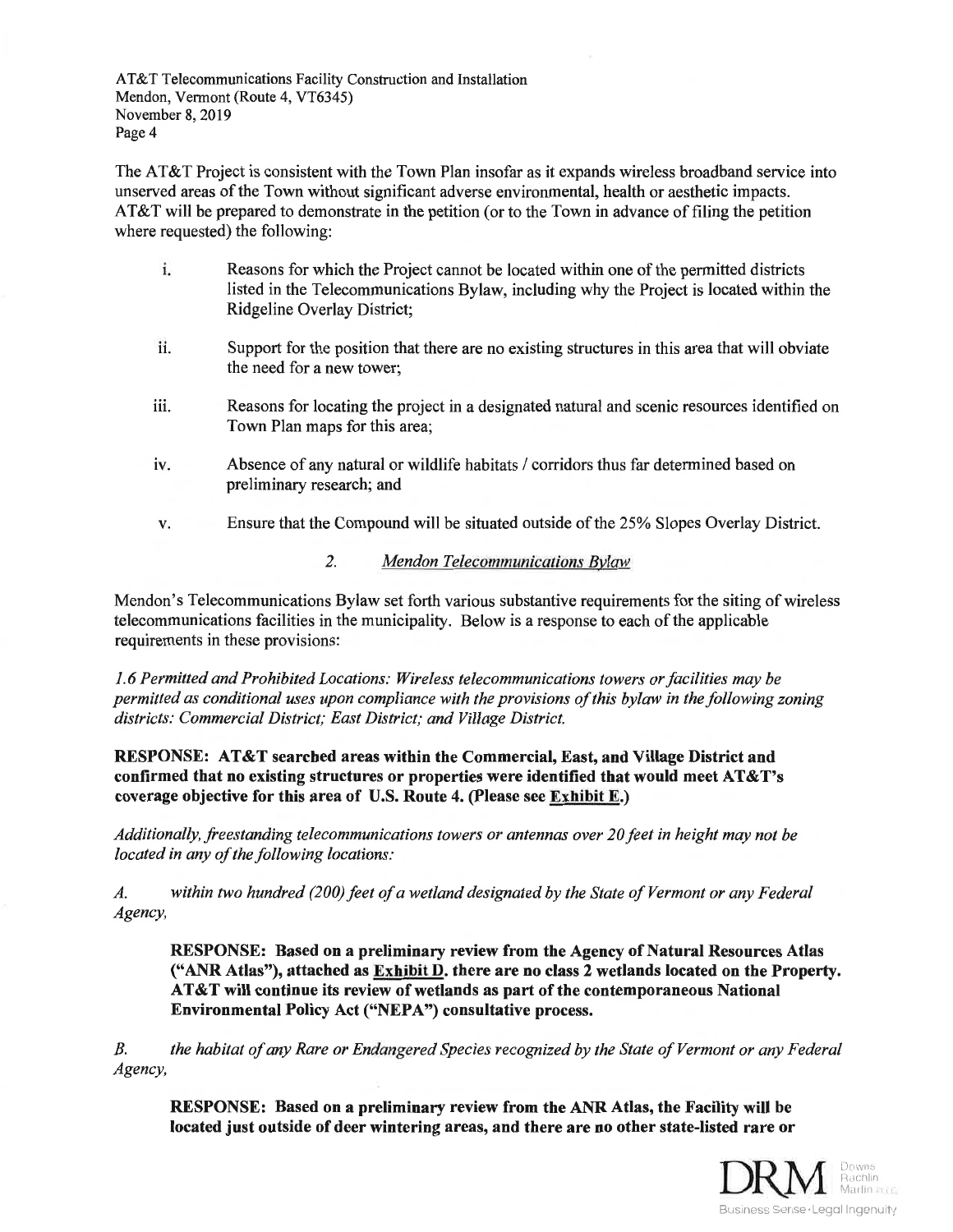AT&T Telecommunications Facility Construction and Installation AT&T Telecommunications Facility Construction and Installation Mendon, Vermont (Route 4, VT6345) Mendon, Vermont (Route 4,VT6345) November 8, 2019 November 8,2019 Page 5 Page <sup>5</sup>

> endangered wildlife or plant species on the Property. AT&T will continue its review of this issue as part of the contemporaneous NEPA consultative process. issue as part of the contemporaneous NEPA consultative process.

C. within one thousand (1000) feet horizontally from any Historic District or property already listed or eligible to be listed on the Federal Historic Register, or eligible to be listed on the Federal Historic Register,

RESPONSE: Based on preliminary desktop work being conducted through the Section 106 RESPONSE: Based on preliminary desktop work being conducted through the Section <sup>106</sup> process, there are no historic districts or properties within  $1{,}000$  feet of the Project.  ${\rm AT\&T}$ is contemporaneously undertaking the required analysis under Section 106 of the federal is contemporaneously undertaking the required analysis under Section 106 of the federal National Historic Preservation Act ("Section 106") to meet its FCC requirements, and will undergo review of the Project by the Vermont Division for Historic Preservation undergo review of the Project by the Vermont Division for Historic Preservation concurrently with the CPG petition. concurrently with the CPG petition.

D. closer than two hundred (200) feet horizontally to the boundary of the property on which the D. closer than two hundred (200) feet horizontally to the boundary of the property on which the tower is located, tower is located,

RESPONSE: The proposed Tower will be setback approximately 161' from the nearest RESPONSE: The proposed Tower will be setback approximately 161' from the nearest property line, which is less than the 200' required in the Telecommunications Bylaw. property line, which is less than the 200' required in the Telecommunications Bylaw. However, the Tower will be designed to substantially reduce the risk of collapse. It will meet the Electronics Industry Alliance / Telecommunications Industry Association meet the Electronics Industry Alliance / Telecommunications Industry Association Standard 222-G, otherwise known as the EIA/TIA 222-G and referred to as the G-Standard, which is applicable to towers and other antenna support structures and is Standard, which is applicable to towers and other antenna support structures and is accredited by the American National Standards Institute. accredited by the American National Standards Institute.

E. closer than five hundred (500) feet horizontally to any structure existing at the time of the application which is used as either a primary or secondary residence, to the property of any school, or to application which is used as either a primary or secondary residence, to the property of any school, or to any other building; any other building;

## RESPONSE: The Project meets this requirement. RESPONSE: The Project meets this requirement.

F. within three hundred (300) feet horizontally of any river or perennial stream. F. within three hundred (300) feet horizontally of any river or perennial stream.

RESPONSE: The Project meets this requirement. RESPONSE: The Project meets this requirement.

G. within five hundred (500) feet horizontally of a designated scenic road, highway or trail recognized by the State of Vermont or Federal Agency.

RESPONSE: The Project meets this requirement. RESPONSE: The Project meets this requirement.

H. No tower may be erected which protrudes by more than twenty (20) feet above the average height of the surrounding trees. of the surrounding trees.

RESPONSE: AT&T is preparing a radiofrequency report to confirm that the height above RESPONSE: AT&T is preparing a radiofrequency report to confirm that the height above 85' (i.e., 20' above the trees) is needed in order to provide coverage and to allow for collocation, which will be presented at a public hearing by the Town (if requested), and included with the petition. included with the Petition.

In addition to the above, a safety zone must be established which is defined as twice the height of the tower where no other structures, recreational areas or storage of hazardous material can exist.

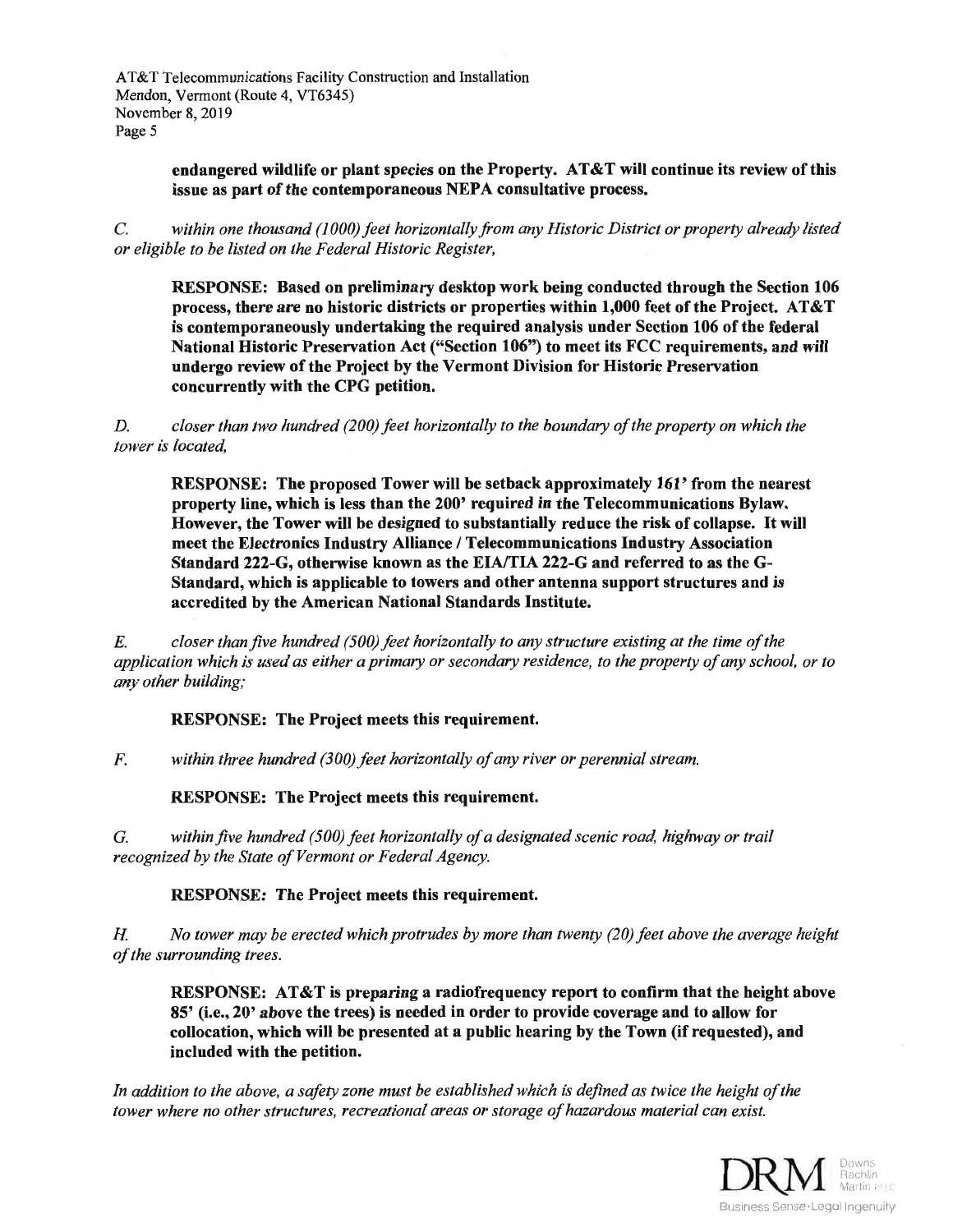RESPONSE: The proposed Tower will be setback approximately 161' from the nearest RESPONSE: The proposed Tower will be setback approximately 161' from the nearest property line. Although it does not control the use of the property outside of its leased area, property line. Although it does not control the use of the property outside of its leased area, the likelihood that additional structures, recreational uses or storage of hazardous materials the likelihood that additional structures, recreational uses or storage of hazardous materials would occur within the area defined as twice the tower height is unlikely. Moreover, Tower would occur within the area defined as twice the tower height is unlikely. Moreover, Tower will be designed to substantially reduce the risk of collapse. It will meet the Electronics will be designed to substantially reduce the risk of collapse. It will meet the Electronics Industry Alliance / Telecommunications Industry Association Standard 222-G, otherwise known as the EIA/TIA 222-G and referred to as the G-Standard, which is applicable to known as the EIA/TIA 222-G and referred to as the G-standard, which is appticable to towers and other antenna support structures and is accredited by the American National towers and other antenna support structures and is accredited by the American National Standards Institute. Standards Institute.

## 1.10. Co-location Requirements:

RESPONSE: Based on review by AT&T's engineers, there are no towers or other RESPONSE: Based on review by AT&T's engineers, there are no towers or other communications structures within the immediate vicinity of this area of U.S. Route 4 in communications structures within the immediate vicinity of this area of U.S. Route 4 in Mendon with sufficient height to obviate the need for the Facility. In addition, no Mendon with sufficient height to obviate the need for the Facility. In addition, no alternative structure such as a water tank, high-rise building, silo, or other noncommunications structure has been identified in the area that could achieve comparable communications structure has been identified in the area that could achieve comparable coverage to the proposed Project. The Tower is designed to an optimum height necessary to coverage to the proposed Project. The Tower is designed to an optimum height necessary to achieve AT&T's coverage objective, and will be designed to accommodate at least three achieve AT&T's coverage objective, and will be designed to accommodate at least three additional wireless carrier collocations with configurations similar to AT&T's antenna additional wireless carrier collocations with configurations similar to AT&T's antenna array. array.

## 1.11 Access Roads and Above Ground Facilities: 1.1I Access Roads and Above Ground Facilities

RESPONSE: The Project relies on the existing forest to use existing contours of the land as RESPONSE: The Project relies on the existing forest to use existing contours of the land as much as possible for screening the Facility from portions of U.S. Route 4, while also much as possible for screening the Facility from portions of U.S. Route 4, while also ensuring reliable wireless service in the area. ensuring reliable wireless service in the area.

#### 1.12 Tower and Antenna Design Requirements: 1.12 Tower and Antenna Design Requirements

RESPONSE: AT&T's proposed Facility is designed to blend into the surrounding RESPONSE: AT&T's proposed Facility is designed to blend into the surrounding environment with minimal disruption to existing vegetation and resources. The proposed environment with minimal disruption to existing vegetation and resources. The proposed Tower will extend more than 20 feet above the average height of the tree line, which is Tower will extend more than 20 feet above the average height of the tree line, which is approximately 69' tall. AT&T submits that the proposed elevation is necessary to provide approximately 69'tall. AT&T submits that the proposed elevation is necessary to provide adequate capacity and coverage, as well as facilitating co-location of at least three adequate capacity and coverage, as well as facilitating co-location of at least three additional wireless carriers in the area. additional wireless carriers in the area.

AT&T has attempted to locate its Facility in an area that both ensures coverage along roadways and in areas of population concentration, while also keeping in mind the need to roadways and in areas of population concentration, while also keeping in mind the need to avoid unreasonable interference with significant public views. The Facility is not located in the vicinity of any public parks, natural scenic vistas, or historic districts. As demonstrated the vicinity of any public parks, natural scenic vistas, or historic districts. As demonstrated by the predictive viewshed map and photographic simulations prepared by Virtual Site by the predictive viewshed map and photographic simulations prepared by Virtual Site Simulations, LLC and provided as  $\overline{\text{Exhibit C}}$ , the Project will have an insignificant effect on the overall appearance of the area.

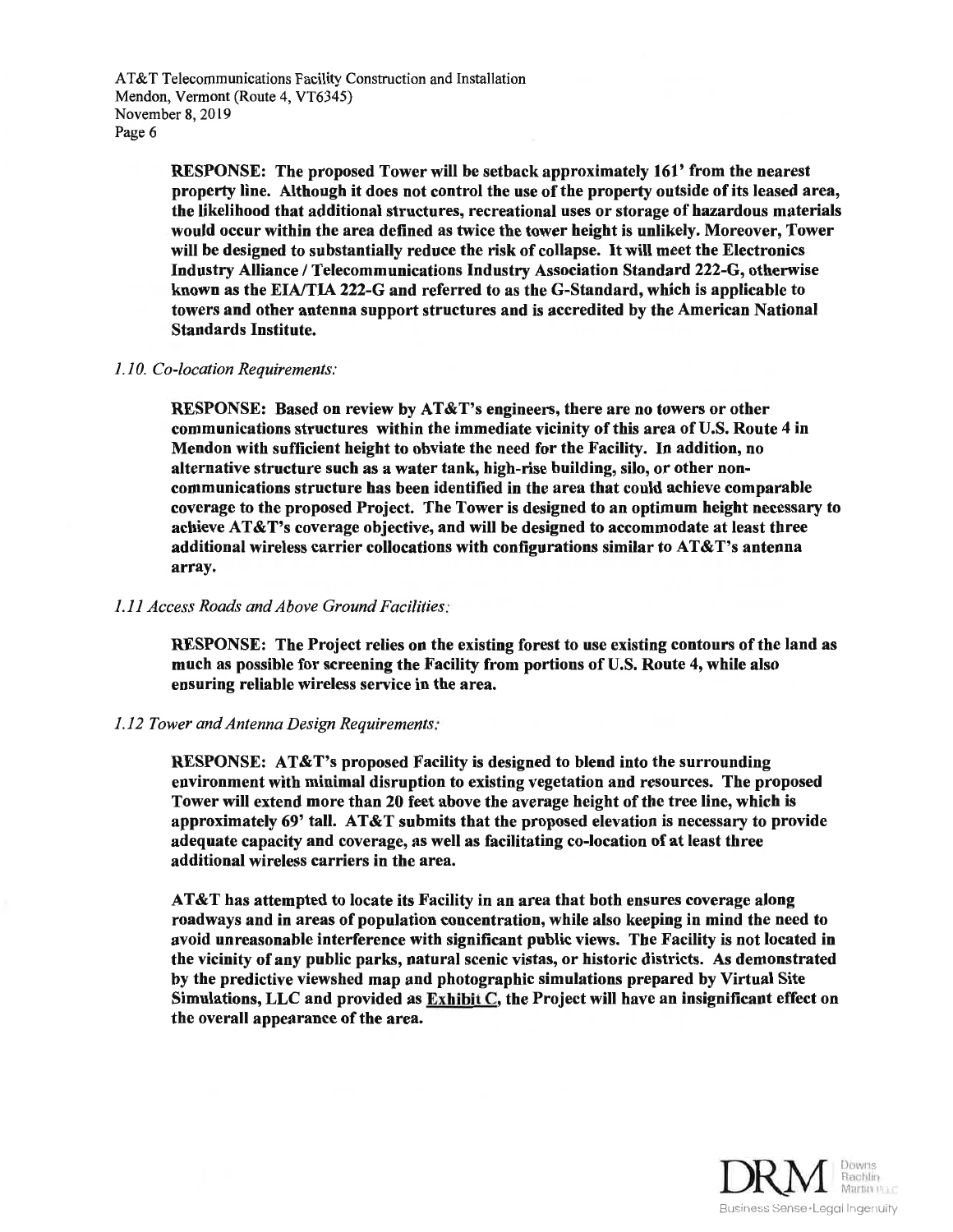AT&T Telecommunications Facility Construction and Installation AT&T Telecommunications Facility Construction and Installation Mendon, Vermont (Route 4, VT6345) Mendon, Vermont (Route 4,VT6345) November 8, 2019 November 8,2019 Page 7 Page 7

1.14 Tower Lighting and Signs; Noise Generated by Facility: l.l4 Tower Lighting and Signs; Noise Generated by Facility:

RESPONSE: The proposed Tower should not require lighting under the applicable FAA RESPONSE: The proposed Tower should not require lighting under the applicable FAA regulations. Petitioner will complete an aeronautics study confirming that no lighting is regulations. Petitioner will complete an aeronautics study confirming that no lighting is required, and will include the report in the 248a Petition filed with the PUC. With respect required, and will include the report in the 248a Petition filed with the PUC. With respect to signage, AT&T will install signage on or within its equipment cabinet as required to signage, AT&T will install signage on or within its equipment cabinet as required pursuant to applicable FCC regulations and guidelines. The Facility will not generate pursuant to applicable FCC regulations and guidelines. The X'acility will not generate undue noise. The only noise associated with the site will be generator "start tests" that will take place roughly once a week for a half hour during daylight hours. The generator would take place roughly once a week for a half hour during daylight hours. The generator would otherwise only run during a prolonged outage. otherwise only run during a prolonged outage.

1.16 Continuing Obligations: Upon receiving a permit, the permittee shall demonstrate annually by testing that he or she is in compliance with all FCC standards and requirements regarding radio frequency exposure and provide to the Board in writing the basis for his or her representations. (Submission of measurements assumes that they were necessary to demonstrate compliance. Most compliance can be established by other means.) Failure to comply with continuing obligations will compliance can be established by other means.) Failure to comply with continuing obligations will make the operator subject to fines by the Town of Mendon.

RESPONSE: The Facility will comply with FCC standards regarding radiofrequency RESPONSE: The Facility wilt comply with FCC standards regarding radiofrequency emissions. Petitioner will include in the Petition filed with the PUC a Maximum Permissible emissions. Petitioner will include in the Petition filed with the PUC a Maximum Permissible Exposure Study, documenting the Facility's compliance with the FCC's safety threshold for Exposure Study, documenting the Facility's compliance with the FCC's safety threshold for both general and occupational safety. both general and occupational safety.

1.17-1.19 Insurance, Maintenance and Removal Facility Removal:

RESPONSE: AT&T is obligated under its agreement with the landowner to remove the Facility should it be abandoned or cease to operate. AT&T is also required to maintain Facility should it be abandoned or cease to operate. AT&T is also required to maintain adequate insurance for general casualty and property damage associated with the Facility. adequate insurance for general casualty and property damage associated with the Facitity.

3. Rutland Regional Plan

The Rutland Regional Plan, adopted June 19, 2018 (the "Regional Plan") recognizes that access to The Rutland Regional Plan, adopted June 19,2018 (the "Regional Plan") recognizes that access to broadband internet connectivity, emergency radio service, and consistent wireless communications broadband internet connectivity, emergency radio service, and consistent wireless communications services for voice and data have become increasingly important to residents, schools, colleges, services for voice and data have become increasingly important to residents, schools, colleges, institutions, local business, emergency responders, and visitors to the region. Regional Plan at 196. The institutions, local business, emergency responders, and visitors to the region. Regional Plan at 196. The Regional Plan also recognizes that through careful siting of wireless communication infrastructure, Regional Plan also recognizes that through careful siting of wireless communication infrastructure, including siting infrastructure on existing towers, concerns about adverse impacts to natural and scenic recourses can be minimized. Id. at 198. Siting the proposed Facility will advance the goals set forth in the Regional Plan. The Project will directly advance these goals by improving public access to reliable, the Regional Plan. The Project will directly advance these goals by improving public access to reliable, high quality broadband internet service without adversely impacting the County's scenic and high quality broadband internet service without adversely impacting the County's scenic and environmental qualities. environmental qualities.

The Project will promote the general good of the state, consistent with 30 V.S.A. § 202c(b), insofar as the The Project will promote the general good of the state, consistent with 30 V.S.A. \$ 202c(b), insofar as the Project will improve its wireless service and capacity in Mendon, while making available the FirstNet Project will improve its wireless service and capacity in Mendon, while making available the FirstNet network to Rutland County's first responders. network to Rutland County's first responders.

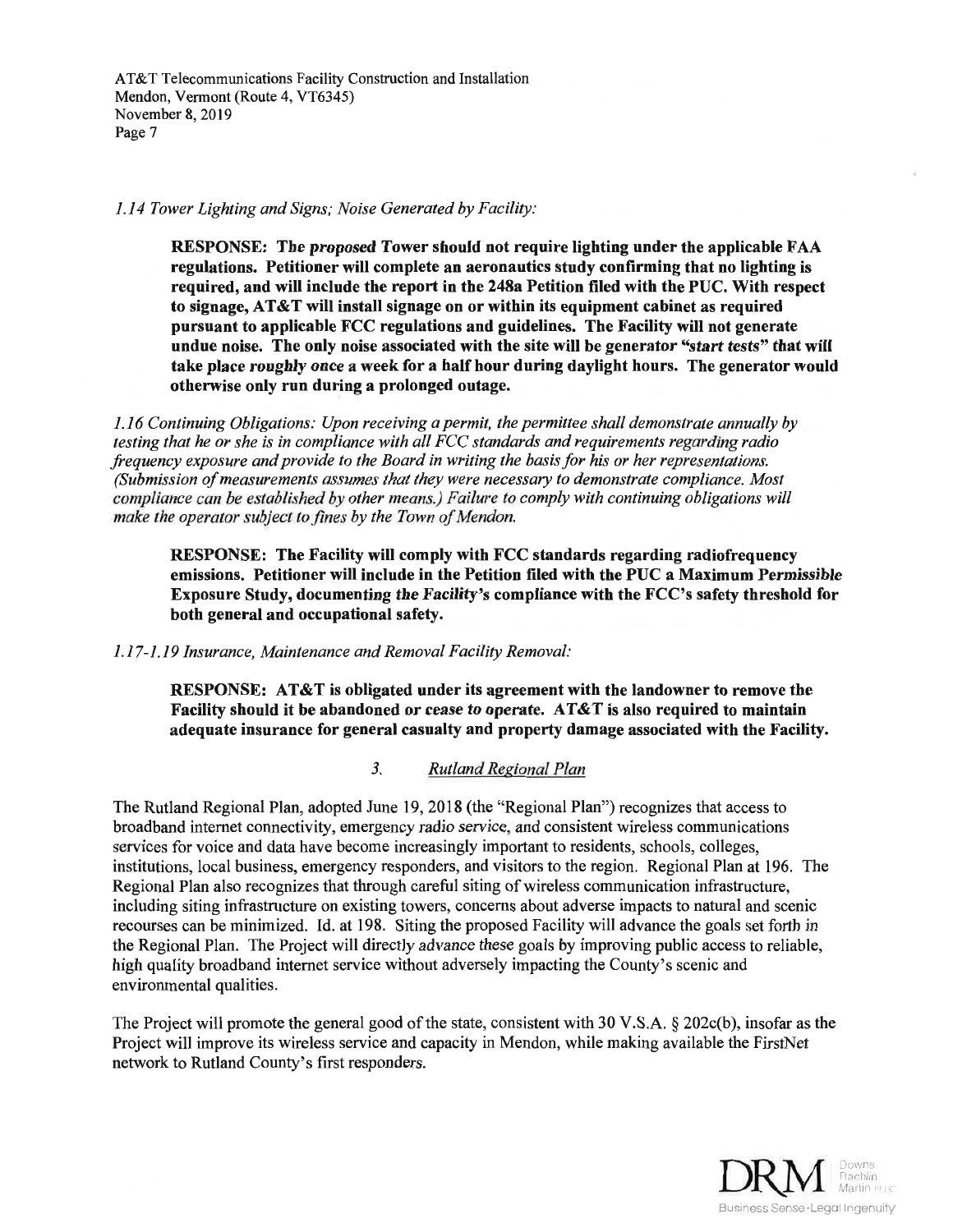AT&T Telecommunications Facility Construction and Installation AT&T Telecommunications Facility Construction and Installation Mendon, Vermont (Route 4, VT6345) Mendon, Vermont (Route 4,VT6345) November 8, 2019 November 8,2019 Page 8 Page <sup>8</sup>

# IV. Opportunity to Comment; Contact for More Information

As a recipient of this notice, you or your organization will be notified when the petition is filed with the As a recipient of this notice, you or your organizationwill be notified when the petition is filed with the PUC, which will be at least 60 days from the date the PUC receives this notice. During the 60-day period, PUC, which will be at least 60 days from the date the PUC receives this notice. During the 60-day period, should you have any questions relating to the Project, please direct all inquiries and/or comments to should you have any questions relating to the Project, please direct all inquiries and/or comments to Jennille Smith, at (774) 409-5807 or email to jsmith@clinellc.com. I can be reached at the telephone number and/or email provided in the letterhead above. number and/or email provided in the letterhead above.

Once AT&T's petition has been accepted for filing by with the PUC, any interested person may submit Once AT&T's petition has been accepted for filing by with the PUC, any interested person may submit comments and/or seek to intervene in the proceeding within 30 days of the receipt of the notification that comments and/or seek to intervene in the proceeding within 30 days of the receipt of the notification that the petition has been filed, as further outlined in the links to the PUC siting guidance reference on the petition has been filed, as further outlined in the links to the PUC siting guidance reference on Attachment A. Thank you in advance for your attention to this important project. Attachment A. Thank you in advance for your attention to this important project.

**Sincerel** 

Elizabeth Køhler

cc: Service List Jeff DelliColli, Simon Brighenti, and Jennille Smith, Centerline Communications (via email) Jeff DelliColli, Simon Brighenti, and Jennille Smith, Centerline Communications (via email) cc:

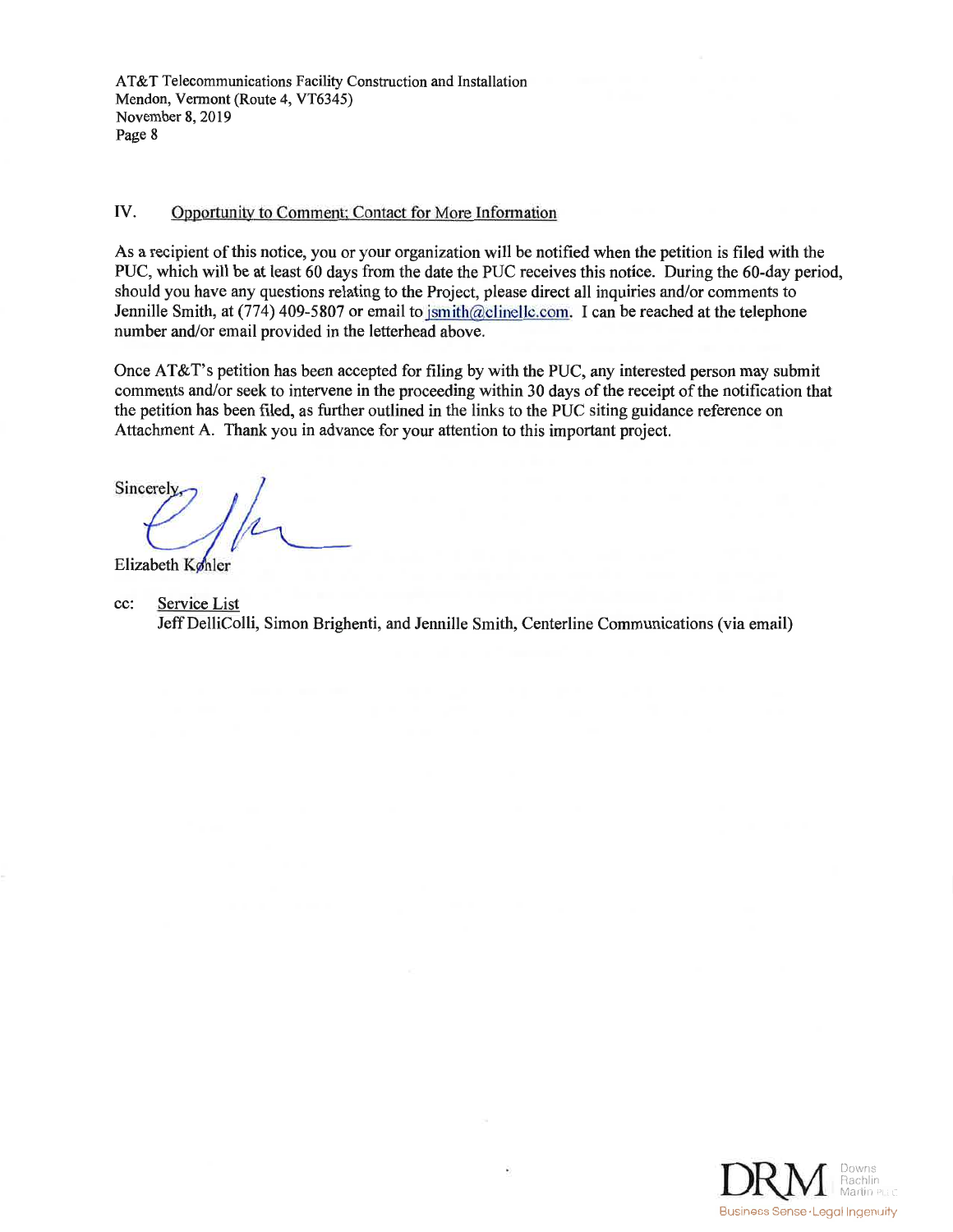# MUNICIPAL AND REGIONAL REPRESENTATIVES / OFFICIALS MUNICIPAL AND REGIONAL REPRESENTATIVES / OFF'ICIALS

| Via US Mail<br>Mendon Selectboard<br>Attn: Richard Wilcox, Chair<br>2282 US RTE 4<br>Mendon, VT 05701 | Via U.S. Mail<br><b>Mendon Planning Commission</b><br>Attn: Teri Corsones, Chair<br><b>2282 US RTE 4</b><br>Mendon, VT 05701 |
|-------------------------------------------------------------------------------------------------------|------------------------------------------------------------------------------------------------------------------------------|
|                                                                                                       |                                                                                                                              |
| Via Email and U.S. Mail                                                                               |                                                                                                                              |
| <b>Rutland Regional Planning Commission</b>                                                           |                                                                                                                              |
| Attn: Ed Bove, Executive Director                                                                     |                                                                                                                              |
| PO Box 965, 67 Merchants Row                                                                          |                                                                                                                              |
| Rutland, VT 05702                                                                                     |                                                                                                                              |
| ebove@rutlandrpc.org                                                                                  |                                                                                                                              |

# <u>LANDOWNER AND ADJOINING LANDOWNERS (*VIA U.S. MAIL ONLY*)</u>

| Site Land Owner - Parcel ID: 06-02-11.006 and<br>also 06-02-21.000<br>Skybrooke Enterprises, LLC<br>75 Edgerton Street<br>Rutland, VT 05701 |                                                                                      |
|---------------------------------------------------------------------------------------------------------------------------------------------|--------------------------------------------------------------------------------------|
| Parcel ID: 03-02-39.000                                                                                                                     | Parcel ID: 03-02-60.000                                                              |
| Josiane Delepine<br>125 Medway Road<br>Mendon, VT 05701                                                                                     | John and Judy Stansbury<br>240 Medway Road<br>Mendon, VT 05701-6715                  |
| Parcel ID: 06-02-11.000                                                                                                                     | Parcel ID: 06-02-11.004                                                              |
| Steven Hicks formerly Chimayo LLC<br>28 Ampere Avenue<br>Ludlow, MA 01056                                                                   | Michael Khilkin & Juliana Secches<br>525 East 14th St. Apt 10H<br>New York, NY 00009 |
| Parcel ID: 06-02-11.005                                                                                                                     | Parcel ID: 06-02-15.000 & 07-00-36.000                                               |
| Andrew and Shannon Weinberg<br>320 Old Stockbridge Path<br>Mendon, VT 05701                                                                 | <b>Rutland City</b><br>PO Box 969<br>Rutland, VT 05702                               |